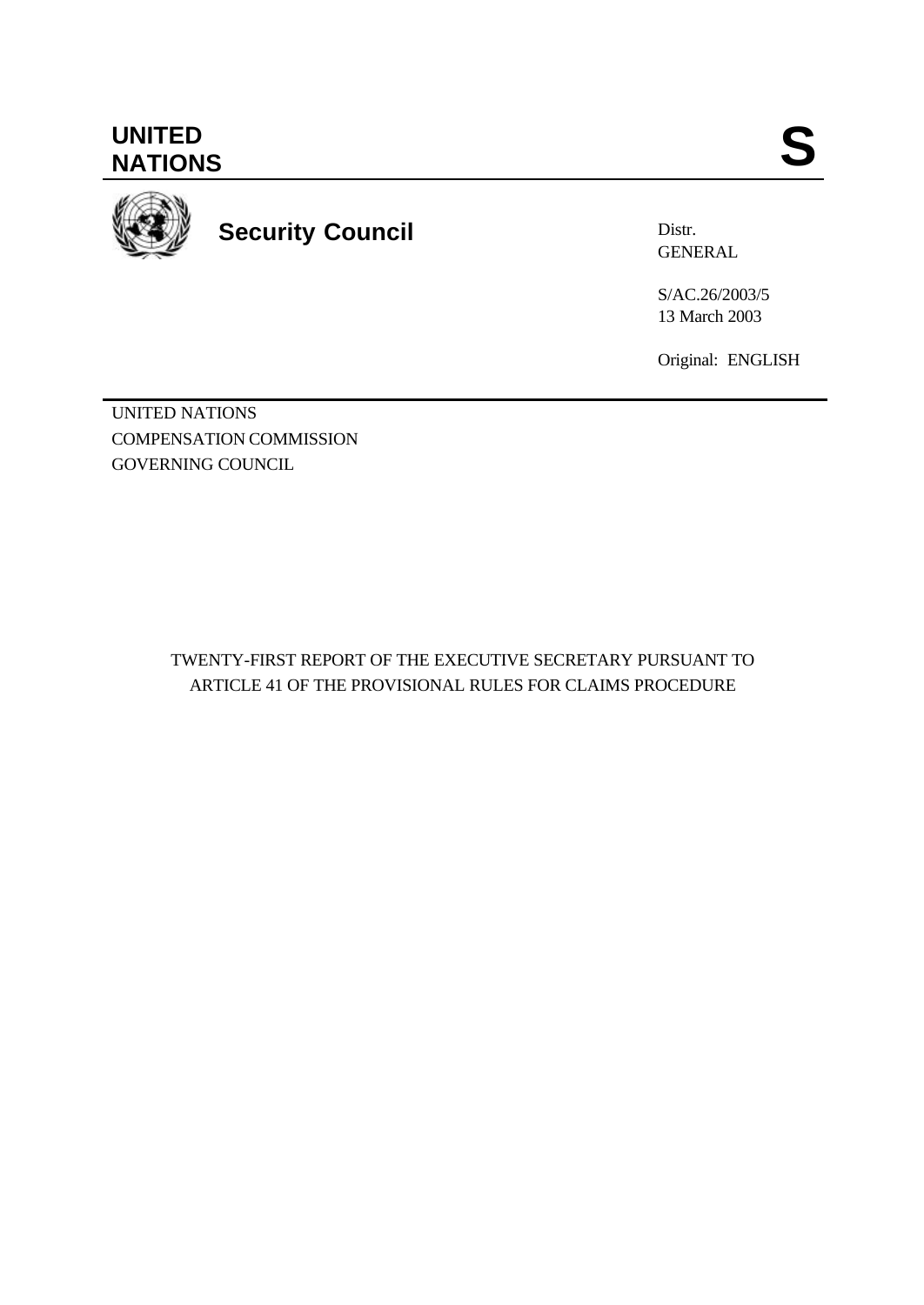## Introduction

1. The present report identifies, pursuant to article 41 of the United Nations Compensation Commission's (the "Commission") Provisional Rules for Claims Procedure (S/AC.26/1992/10) (the "Rules"), recommended corrections in the various claims categories since the "Twentieth report of the Executive Secretary pursuant to article 41 of the Provisional Rules for Claims Procedure" (S/AC.26/2002/35) (the "twentieth article 41 report"). Chapter I of this report contains recommended corrections concerning claims in category "A", where the Panel of Commissioners has concluded its work. Chapter II provides information concerning requests by claimants for corrections to approved awards under article 41 of the Rules, including a report of the secretariat's review to determine whether or not these requests warrant action under article 41. Annex II to this report contains a cumulative table of article 41 corrections to claim awards up to the forty-sixth session of the Governing Council.

## I. RECOMMENDED CORRECTIONS CONCERNING CLAIMS IN CATEGORY "A"

2. Recommendations for corrections to category "A" claims include the following kinds of corrections: duplicate claims; reinstatement of claims previously identified as duplicates; individual to family; and lower to higher amounts.

## A. Duplicate claims

3. Further to notices received from the respective Governments, one claim from Sri Lanka and 58 claims from Serbia and Montenegro have been found to be duplicates of other claims that were awarded compensation in category "A". In addition, an examination of the paper claim forms undertaken by the secretariat in the context of the "low to high" review (see paragraph 9 below) revealed that one claim from Iran was the duplicate of another claim that was awarded compensation in category "A". No compensation should have been awarded for these duplicate claims.

4. Accordingly, as set forth in table 1 below, it is recommended that the awards for these claims be corrected. Table 1 identifies the countries concerned, the instalments to be adjusted, the number of claims affected, and the net effect of the adjustments.

| <b>Country</b>        | Instalment   | Number of claims<br>affected | Amount of net effect<br>(USD) |
|-----------------------|--------------|------------------------------|-------------------------------|
| Iran                  | Third        |                              | (2,500.00)                    |
| Serbia and Montenegro | Fifth        | 58                           | (232,000.00)                  |
| Sri Lanka             | Fourth       |                              | (4,000.00)                    |
|                       | <b>Total</b> | 60                           | (238,500.00)                  |

Table 1. Category "A" corrections: duplicate claims

## 1. Reinstatement of claims previously identified as duplicates

5. One claim from Sri Lanka and one claim from the Syrian Arab Republic, erroneously identified as duplicates, should be reinstated since additional information received from the Government of Sri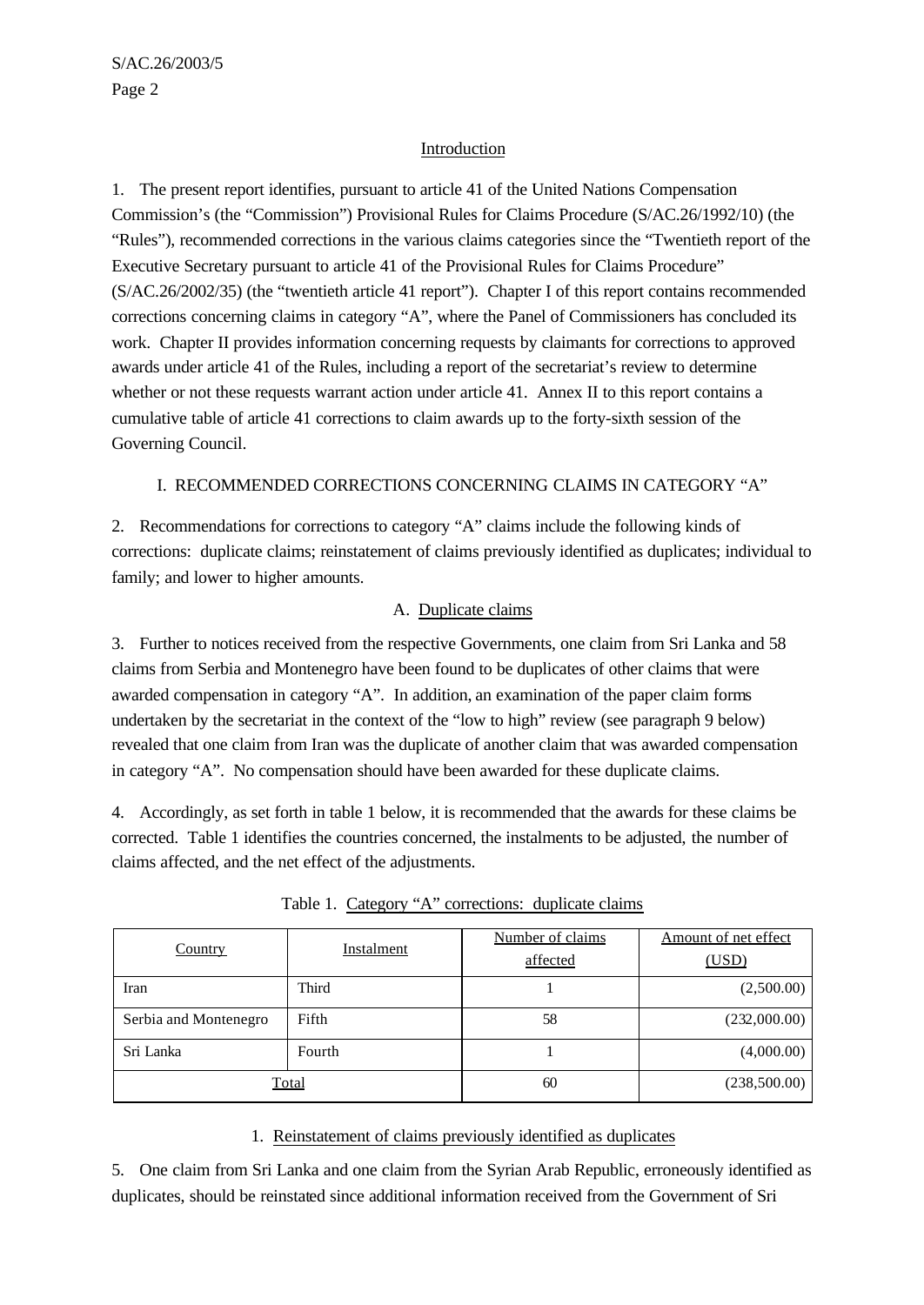Lanka, and the secretariat's review of the paper claim form of the Syrian claimant demonstrates that the claims are not in fact duplicates.

6. Accordingly, as set forth in table 2 below, it is recommended that the awards for these claims be corrected. Table 2 identifies the countries concerned, the instalments to be adjusted, the number of claims affected, and the net effect of the adjustments.

Table 2. Category "A" corrections: reinstatement of claims previously identified as duplicates

| <b>Country</b>       | <b>Instalment</b> | Number of claims<br>affected | Amount of net effect<br>(USD) |
|----------------------|-------------------|------------------------------|-------------------------------|
| Sri Lanka            | Sixth             |                              | 4,000.00                      |
| Syrian Arab Republic | Sixth             |                              | 2,500.00                      |
| <u>Total</u>         |                   |                              | 6,500.00                      |

## 2. Individual to family

7. Seventy-three claims from Bangladesh were incorrectly awarded individual claim amounts because the information relating to family members had mistakenly not been entered on the computer disks submitted by the Government to the Commission. A correction to one claim from Turkey is also recommended because a review of the paper claim form of the claimant revealed that the claimant had selected the higher family amount of compensation on the paper claim form while the lower individual amount had erroneously been entered in the electronic submission sent to the Commission. The awards for these claims should be increased to the amounts appropriate to the proper status of the claims.

8. Accordingly, as set forth in table 3 below, it is recommended that the award amounts for these claims be corrected. Table 3 identifies the countries concerned, the instalments to be adjusted, the number of claims affected, and the net effect of the adjustments.

| Country    | <b>Instalment</b> | Number of claims<br>affected | Amount of net effect<br>(USD) |
|------------|-------------------|------------------------------|-------------------------------|
|            | Second            |                              | 4,000.00                      |
| Bangladesh | Fifth             | 2                            | 8,000.00                      |
|            | Sixth             | 70                           | 280,000.00                    |
| Turkey     | Fifth             |                              | 5,500.00                      |
|            | Total             | 74                           | 297,500.00                    |

Table 3. Category "A" corrections: individual to family

## 3. Lower to higher amounts

9. Pursuant to the decision taken by the Governing Council at its forty-second session in December 2001 in connection with the request of the Government of Sudan concerning the readjustment of the amounts awarded to individual and family claimants who submitted claims only in category "A" but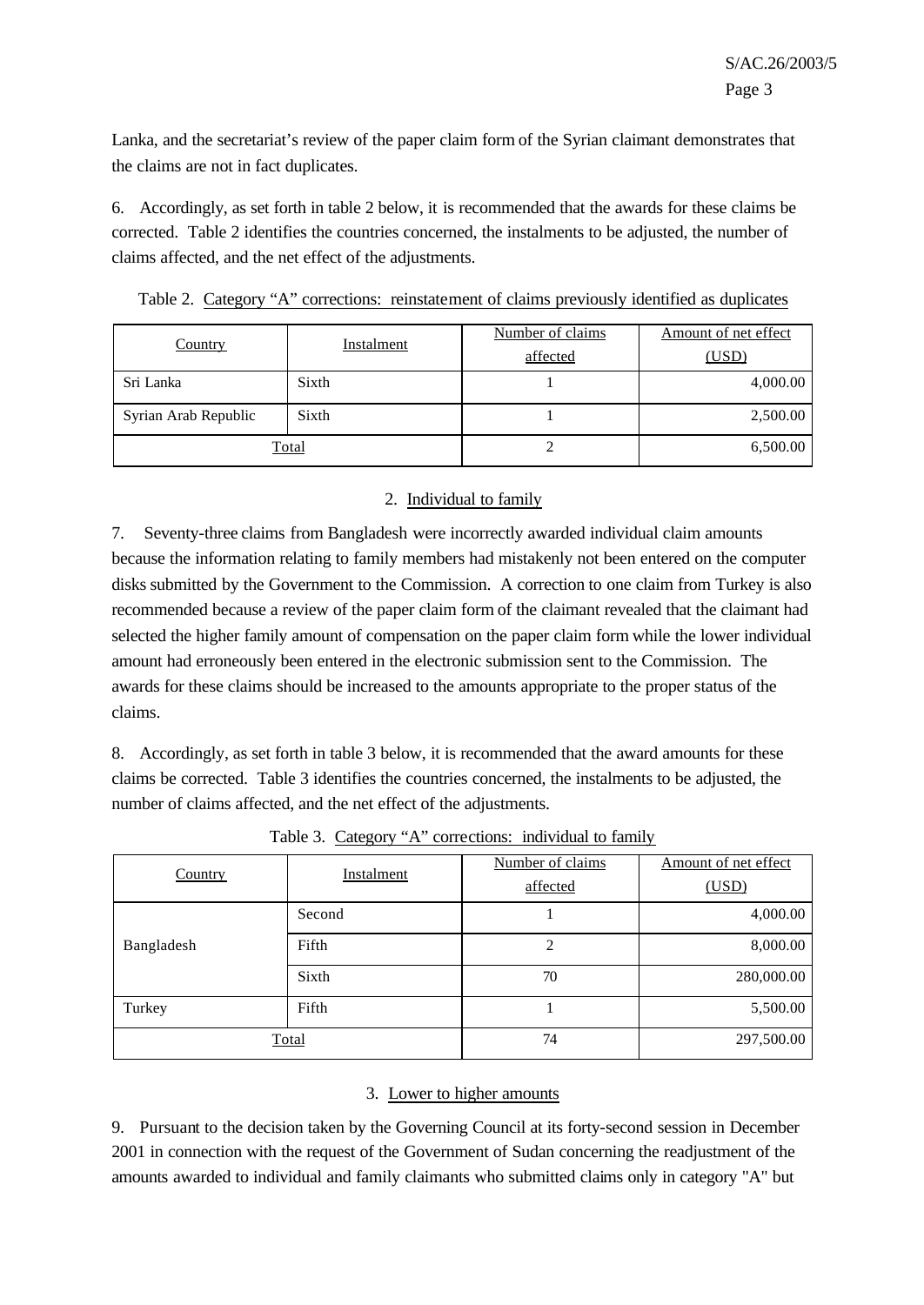were awarded the lower amounts of compensation, the secretariat received and reviewed claims from a number of submitting entities.

10. Upon review of original paper claim forms submitted by the Governments of Bangladesh, Ethiopia, India, Iran, Italy, Kuwait, Morocco, Pakistan, the Philippines, Romania, Sri Lanka, the Syrian Arab Republic, Thailand, Tunisia, Turkey and Yemen, it is confirmed that 552 claimants had selected the higher amounts of compensation on the paper claim forms while lower amounts had erroneously been entered in the electronic submissions forwarded to the Commission. The awards for these claims should, therefore, be increased to the amounts appropriate to the proper status of the claims.

11. Accordingly, as set forth in table 4 below, it is recommended that the award amounts for these claims be corrected. Table 4 identifies the countries concerned, the instalments to be adjusted, the number of claims affected, and the net effect of the adjustments.

| Country    | Instalment | Number of claims | Amount of net effect |
|------------|------------|------------------|----------------------|
|            |            | affected         | (USD)                |
| Bangladesh | First      | $\overline{4}$   | 6,000.00             |
|            | Second     | 6                | 9,000.00             |
|            | Fourth     | 8                | 12,000.00            |
|            | Fifth      | 11               | 16,500.00            |
|            | Sixth      | 35               | 52,500.00            |
| Ethiopia   | Second     | $\,1$            | 1,500.00             |
|            | Fourth     | $\,1\,$          | 1,500.00             |
| India      | First      | $\,1$            | 1,500.00             |
|            | Fourth     | $\overline{c}$   | 3,000.00             |
|            | Fifth      | $\overline{c}$   | 4,500.00             |
|            | Sixth      | 42               | 69,000.00            |
| Iran       | First      | 5                | 13,500.00            |
|            | Second     | 13               | 22,500.00            |
|            | Third      | 6                | 9,000.00             |
|            | Fourth     | $\overline{4}$   | 6,000.00             |
|            | Sixth      | $\mathbf 1$      | 3,000.00             |
| Italy      | Second     | $\,1\,$          | 1,500.00             |
| Kuwait     | First      | $\,1\,$          | 3,000.00             |
|            | Second     | 44               | 121,500.00           |
|            | Third      | 102              | 225,000.00           |

Table 4. Category "A" corrections: lower to higher amounts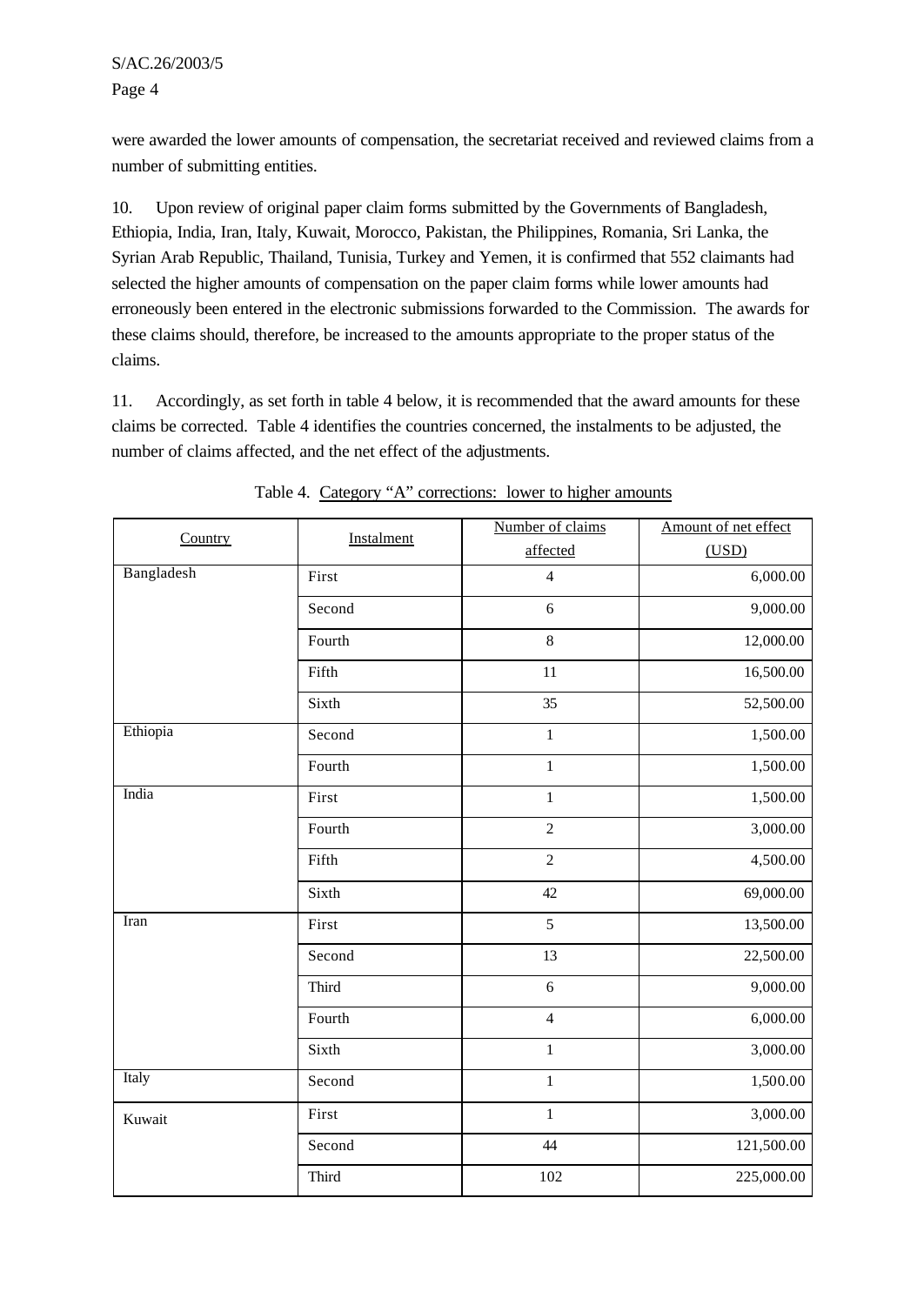| Country              | Instalment | Number of claims | Amount of net effect |  |
|----------------------|------------|------------------|----------------------|--|
|                      |            | affected         | (USD)                |  |
|                      | Fourth     | 32               | 84,000.00            |  |
|                      | Fifth      | 50               | 115,500              |  |
|                      | Sixth      | 5                | 13,500.00            |  |
| Morocco              | First      | 9                | 13,500.00            |  |
|                      | Second     | $\mathfrak{Z}$   | 4,500.00             |  |
|                      | Fourth     | $\overline{4}$   | 7,500.00             |  |
|                      | Fifth      | $\boldsymbol{7}$ | 10,500.00            |  |
|                      | Sixth      | 45               | 73,500.00            |  |
| Pakistan             | Fourth     | $\,1\,$          | 3,000.00             |  |
| Philippines          | Second     | $\sqrt{2}$       | 3,000.00             |  |
|                      | Third      | $\overline{2}$   | 3,000.00             |  |
|                      | Fourth     | 18               | 30,000.00            |  |
|                      | Sixth      | 23               | 36,000.00            |  |
| Romania              | Fifth      | $\mathbf 1$      | 1,500.00             |  |
| Sri Lanka            | Third      | $\,1\,$          | 1,500.00             |  |
|                      | Fourth     | $\overline{3}$   | 4,500.00             |  |
| Syrian Arab Republic | Fourth     | 23               | 42,000.00            |  |
|                      | Fifth      | 23               | 43,500.00            |  |
|                      | Sixth      | $\sqrt{2}$       | 4,500.00             |  |
| Thailand             | Fifth      | $\,1\,$          | 1,500.00             |  |
| Tunisia              | Second     | $\mathbf{1}$     | 1,500.00             |  |
|                      | Fourth     | $\mathbf 1$      | 1,500.00             |  |
|                      | Sixth      | $\overline{c}$   | 4,500.00             |  |
| Turkey               | Fifth      | $\,1\,$          | 1,500.00             |  |
|                      | Sixth      | $\,1\,$          | 1,500.00             |  |
| Yemen                | Fifth      | $\mathbf 1$      | 3,000.00             |  |
| Total                | 552        |                  | 1,092,000            |  |

## 4. Summary

12. The recommended corrections related to award amounts in category "A" concern 688 claims submitted by 17 Governments resulting in a net increase in the total amount awarded of USD 1,157,500.00. Of these, the total amount awarded for 628 claims was increased by USD 1,396,000.00,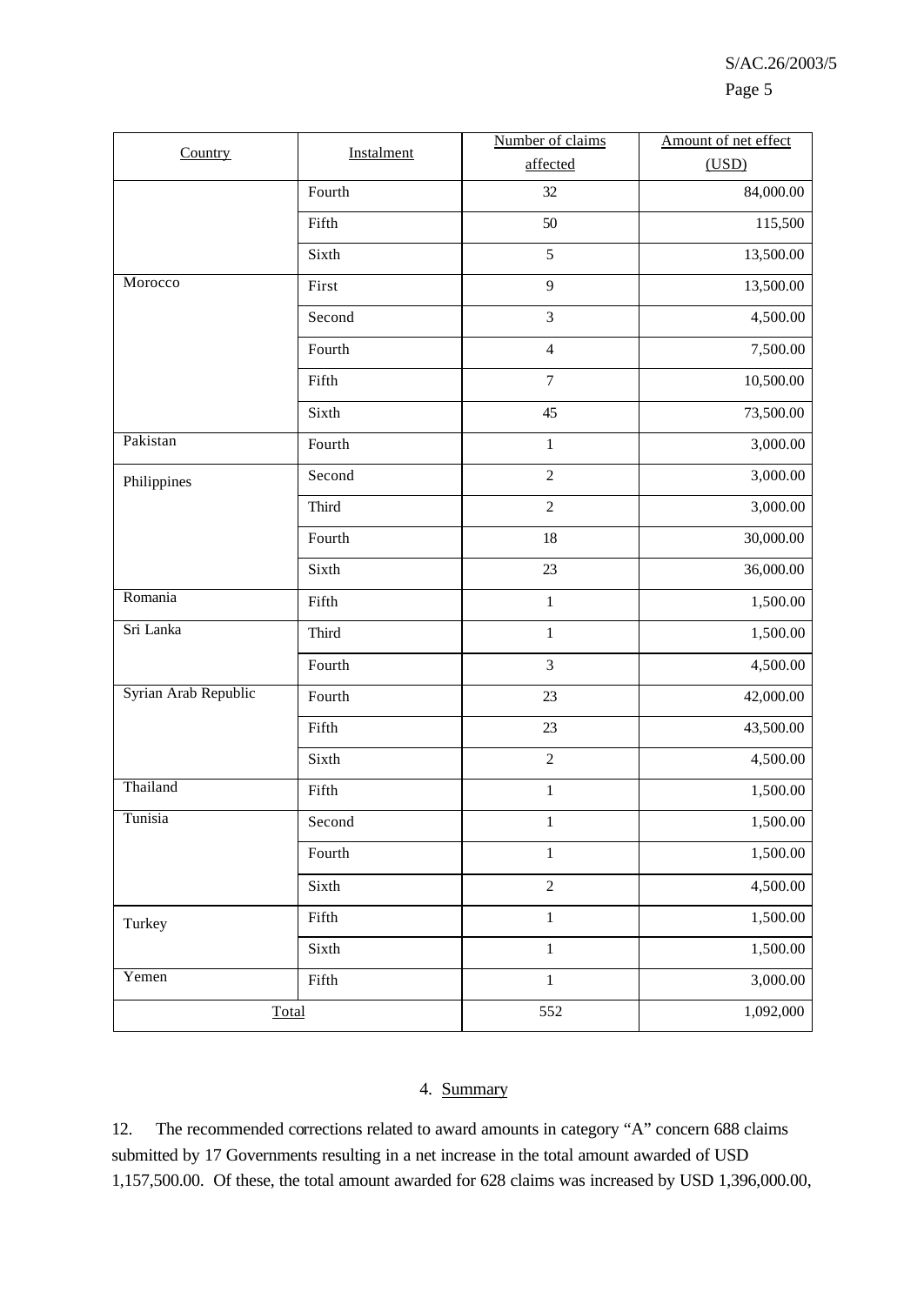while the total amount awarded for 60 claims was decreased by USD 238,500.00. The recommendations for the first, second, third, fourth, fifth and sixth instalments of category "A" claims, by country and by instalment, are provided in tables 1 to 7 of annex I to this report.

# II. REQUESTS BY CLAIMANTS FOR ARTICLE 41 CORRECTIONS

13. During the period under review, the secretariat has continued its review of requests from Governments for corrections submitted under article 41 of the Rules. The requests are outlined below.

14. On 22 July 2002, the Kuwait Authority for the Assessment of Compensation for Damages Resulting from Iraqi Aggression ("PAAC") requested correction of Governing Council decision 119 (S/AC.26/Dec.119 (2001)) and the associated "Report and recommendations made by the Panel of Commissioners concerning the thirteenth instalment of 'E4' claims" (S/AC.26/2001/5) with regard to a Kuwaiti company. Having carefully reviewed all aspects of this request, the Executive Secretary has concluded that no correction of Governing Council decision 119 is necessary and that no action pursuant to article 41 of the Rules is warranted with regard to the claim in question;

15. On 22 July 2002, PAAC requested correction of Governing Council decision 149 (S/AC.26/Dec.149 (2002)) and the associated "Report and recommendations made by the Panel of Commissioners concerning the nineteenth instalment of 'E4' claims" (S/AC.26/2002/4) with regard to a Kuwaiti company. Having carefully reviewed all aspects of this request, the Executive Secretary has concluded that no correction of Governing Council decision 149 is necessary and that no action pursuant to article 41 of the Rules is warranted with regard to the claim in question;

16. On 2 December 2002, the Permanent Mission of Croatia requested correction of Governing Council decision 168 (S/AC.26/Dec.168 (2002)) and the associated "Report and recommendations made by the Panel of Commissioners concerning the twenty-fourth instalment of 'E3' claims" (S/AC.26/2002/23) with regard to a Croatian company. Having carefully reviewed all aspects of this request, the Executive Secretary has concluded that no correction of Governing Council decision 168 is necessary and that no action pursuant to article 41 of the Rules is warranted with regard to the claim in question;

17. On 4 December 2002, the Permanent Mission of Pakistan requested correction of Governing Council decision 159 (S/AC.26/Dec.159 (2002)) and the associated "Report and recommendations made by the Panel of Commissioners concerning the tenth instalment of 'E2' claims" (S/AC.26/2002/14) with regard to a Pakistani company. Having carefully reviewed all aspects of this request, the Executive Secretary has concluded that no correction of Governing Council decision 159 is necessary and that no action pursuant to article 41 of the Rules is warranted with regard to the claim in question;

18. On 9 December 2002, the Permanent Mission of Cyprus requested review of Governing Council decision 172 (S/AC.26/Dec.172 (2002)) and the associated "Report and recommendations made by the Panel of Commissioners concerning the third instalment of 'E/F' claims" (S/AC.26/2002/27) with regard to a Cypriot company. Having carefully reviewed all aspects of this request, the Executive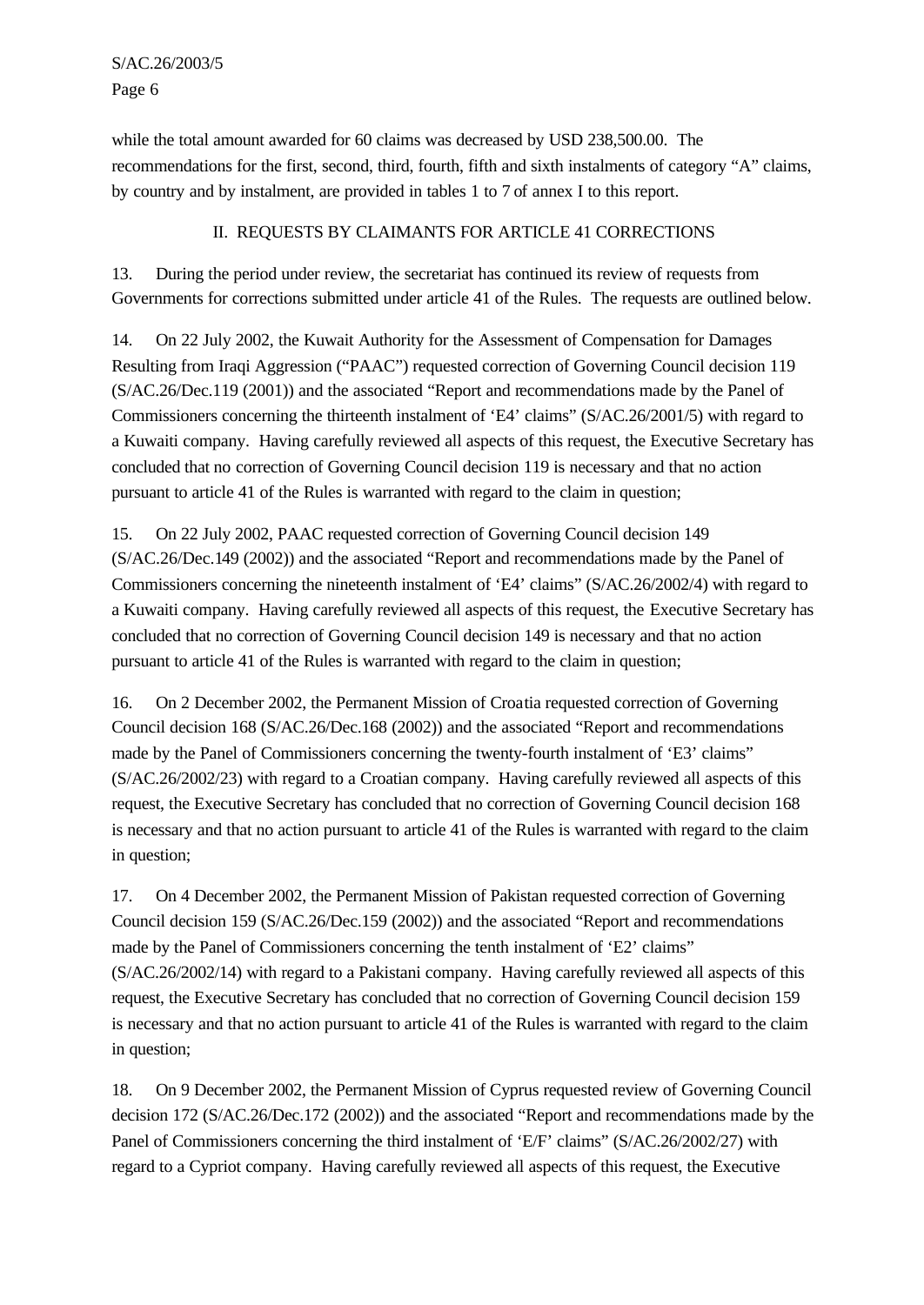Secretary has concluded that no correction of Governing Council decision 172 is necessary and that no action pursuant to article 41 of the Rules is warranted with regard to the claim in question;

19. On 9 December 2002, the Permanent Mission of the United Kingdom requested correction of Governing Council decision 167 (S/AC.26/Dec.167 (2002)) and the associated "Report and recommendations made by the Panel of Commissioners concerning the eleventh instalment of 'E2' claims" (S/AC.26/2002/22) with regard to a British company. Having carefully reviewed all aspects of this request, the Executive Secretary has concluded that no correction of Governing Council decision 167 is necessary and that no action pursuant to article 41 of the Rules is warranted with regard to the claim in question;

20. On 13 December 2002, the Permanent Mission of the Netherlands requested correction of Governing Council decision 163 (S/AC.26/Dec.163 (2002)) and the associated "Report and recommendations made by the Panel of Commissioners concerning the second instalment of 'E/F' claims" (S/AC.26/2002/18) with regard to a Dutch company. Having carefully reviewed all aspects of this request, the Executive Secretary has concluded that no correction of Governing Council decision 163 is necessary and that no action pursuant to article 41 of the Rules is warranted with regard to the claim in question;

21. On 14 January 2003, the Permanent Mission of Spain requested review of Governing Council decision 159 (S/AC.26/Dec.159 (2002)) and the associated "Report and recommendations made by the Panel of Commissioners concerning the tenth instalment of 'E2' claims" (S/AC.26/2002/14) with regard to a Spanish company. Having carefully reviewed all aspects of this request, the Executive Secretary has concluded that no correction of Governing Council decision 159 is necessary and that no action pursuant to article 41 of the Rules is warranted with regard to the claim in question;

22. On 9 December 2002, the Permanent Mission of the United Kingdom requested correction of Governing Council decision 167 (S/AC.26/Dec.167 (2002)) and the associated "Report and recommendations made by the Panel of Commissioners concerning the eleventh instalment of 'E2' claims" (S/AC.26/2002/22) with regard to a British company. Having carefully reviewed all aspects of this request, the Executive Secretary has concluded that no correction of Governing Council decision 167 is necessary and that no action pursuant to article 41 of the Rules is warranted with regard to the claim in question;

23. On 15 January 2003, the Permanent Mission of the United Kingdom requested correction of Governing Council decision 159 (S/AC.26/Dec.159 (2002)) and the associated "Report and recommendations made by the Panel of Commissioners concerning the tenth instalment of 'E2' claims" (S/AC.26/2002/14) with regard to a British company. Having carefully reviewed all aspects of this request, the Executive Secretary has concluded that no correction of Governing Council decision 159 is necessary and that no action pursuant to article 41 of the Rules is warranted with regard to the claim in question; and

24. On 17 January 2003, the Permanent Mission of the United States requested correction of Governing Council decision 167 (S/AC.26/Dec.167 (2002)) and the associated "Report and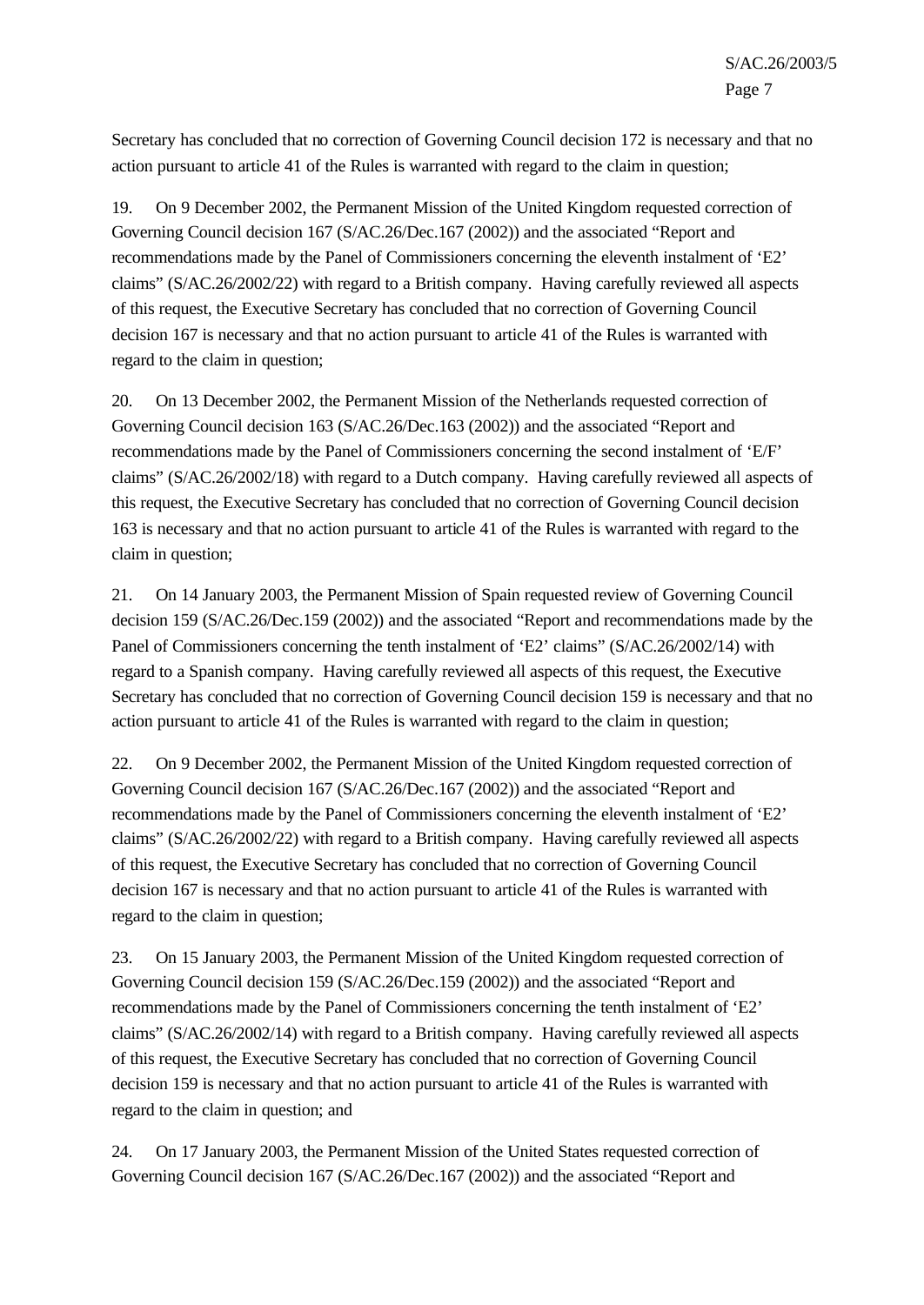recommendations made by the Panel of Commissioners concerning the eleventh instalment of 'E2' claims" (S/AC.26/2002/22) with regard to an American company. Having carefully reviewed all aspects of this request, the Executive Secretary has concluded that no correction of Governing Council decision 167 is necessary and that no action pursuant to article 41 of the Rules is warranted with regard to the claim in question.

25. In addition, during the period under review, the secretariat has received requests for article 41 corrections with respect to categories "D", "E" and "E/F" claims from the following Governments: Egypt, India, Kuwait, the Netherlands, Pakistan, Spain, the United Kingdom, and the United States. The responses of the Executive Secretary to these requests have not yet been conveyed to the claimant countries due to the fact that the secretariat's review of the specific claims in question, and, where appropriate, consultations with the respective Panels of Commissioners, remain ongoing. Details concerning these requests, and the Executive Secretary's recommendations to the Governing Council with respect thereto, will be contained in upcoming article 41 reports to the Governing Council.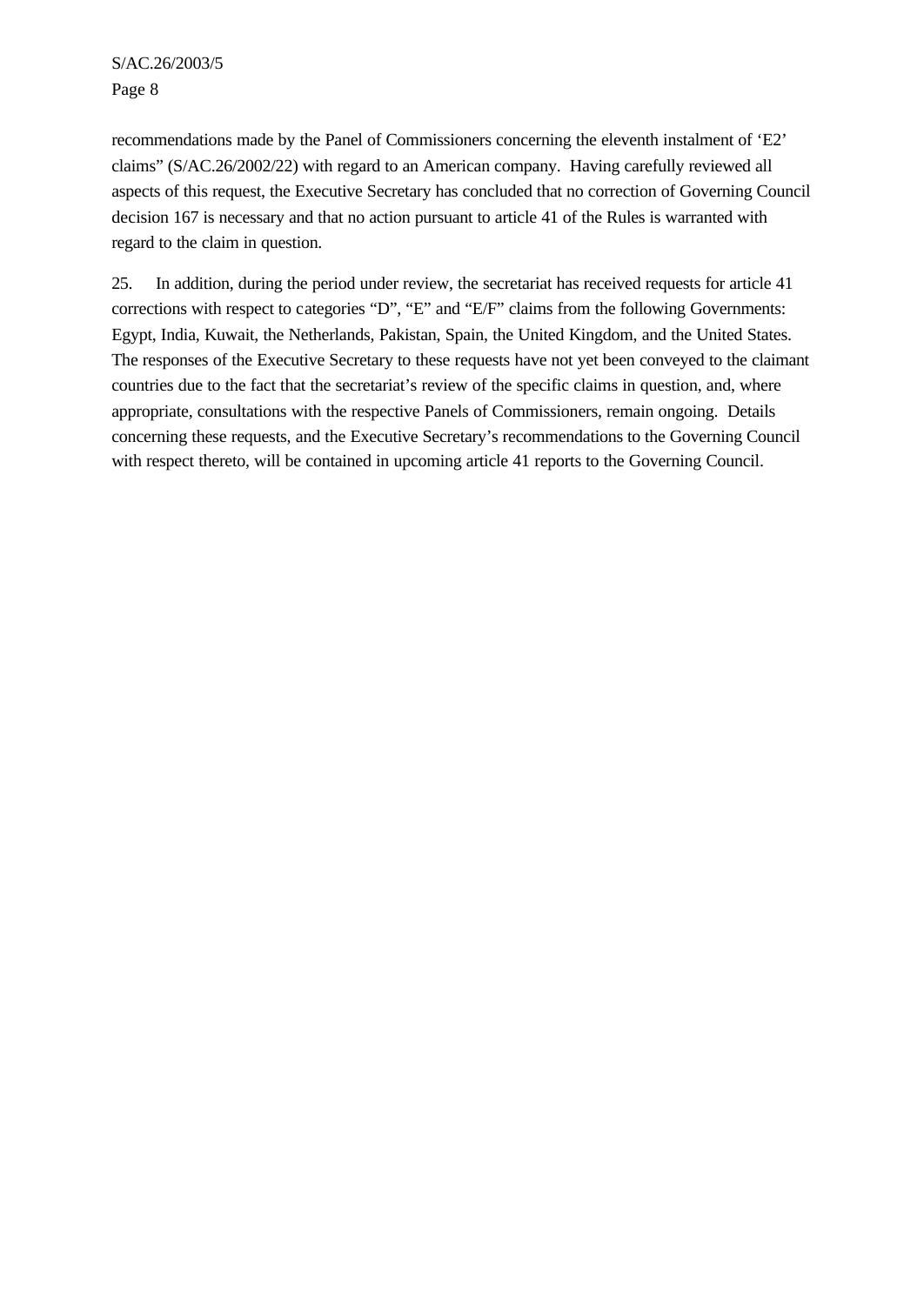# Annex I

#### RECOMMENDED CORRECTIONS CONCERNING CATEGORY "A" CLAIMS

1. Based on the recommended corrections reported in paragraphs 2 to 12 of this report, supra, the category "A" claims aggregate corrected awards by instalment, per country, are as follows:

|                | Previous total award | Corrected total award | Amount of net effect |  |
|----------------|----------------------|-----------------------|----------------------|--|
| <b>Country</b> | (USD)                | (USD)                 | (USD)                |  |
| Bangladesh     | 17,773,000.00        | 17,779,000.00         | 6,000.00             |  |
| India          | 25,036,500.00        | 25,038,000.00         | 1,500.00             |  |
| Iran           | 580,500.00           | 594,000.00            | 13,500.00            |  |
| Kuwait         | 17,344,000.00        | 17,347,000.00         | 3,000.00             |  |
| Morocco        | 276,500.00           | 290,000.00            | 13,500.00            |  |

Table 1. First instalment category "A" claims corrections

| Country     | Previous total award | Corrected total award | Amount of net effect |
|-------------|----------------------|-----------------------|----------------------|
|             | (USD)                | (USD)                 | (USD)                |
| Bangladesh  | 51,400,000.00        | 51,413,000.00         | 13,000.00            |
| Ethiopia    | 31,000.00            | 32,500.00             | 1,500.00             |
| Iran        | 50,406,500.00        | 50,429,000.00         | 22,500.00            |
| Italy       | 95,500.00            | 97,000.00             | 1,500.00             |
| Kuwait      | 87,523,500.00        | 87,645,000.00         | 121,500.00           |
| Morocco     | 95,000.00            | 99,500.00             | 4,500.00             |
| Philippines | 5,765,500.00         | 5,768,500.00          | 3,000.00             |
| Tunisia     | 192,000.00           | 193,500.00            | 1,500.00             |

Table 2. Second instalment category "A" claims corrections

Table 3. Third instalment category "A" claims corrections

|                | Previous total award | Corrected total award | Amount of net effect |
|----------------|----------------------|-----------------------|----------------------|
| <b>Country</b> | (USD)                | (USD)                 | (USD)                |
| Iran           | 68,450,000.00        | 68,456,500.00         | 6,500.00             |
| Kuwait         | 104,634,500.00       | 104,859,500.00        | 225,000.00           |
| Philippines    | 5,487,000.00         | 5,490,000.00          | 3,000.00             |
| Sri Lanka      | 52,357,000.00        | 52,358,500.00         | 1,500.00             |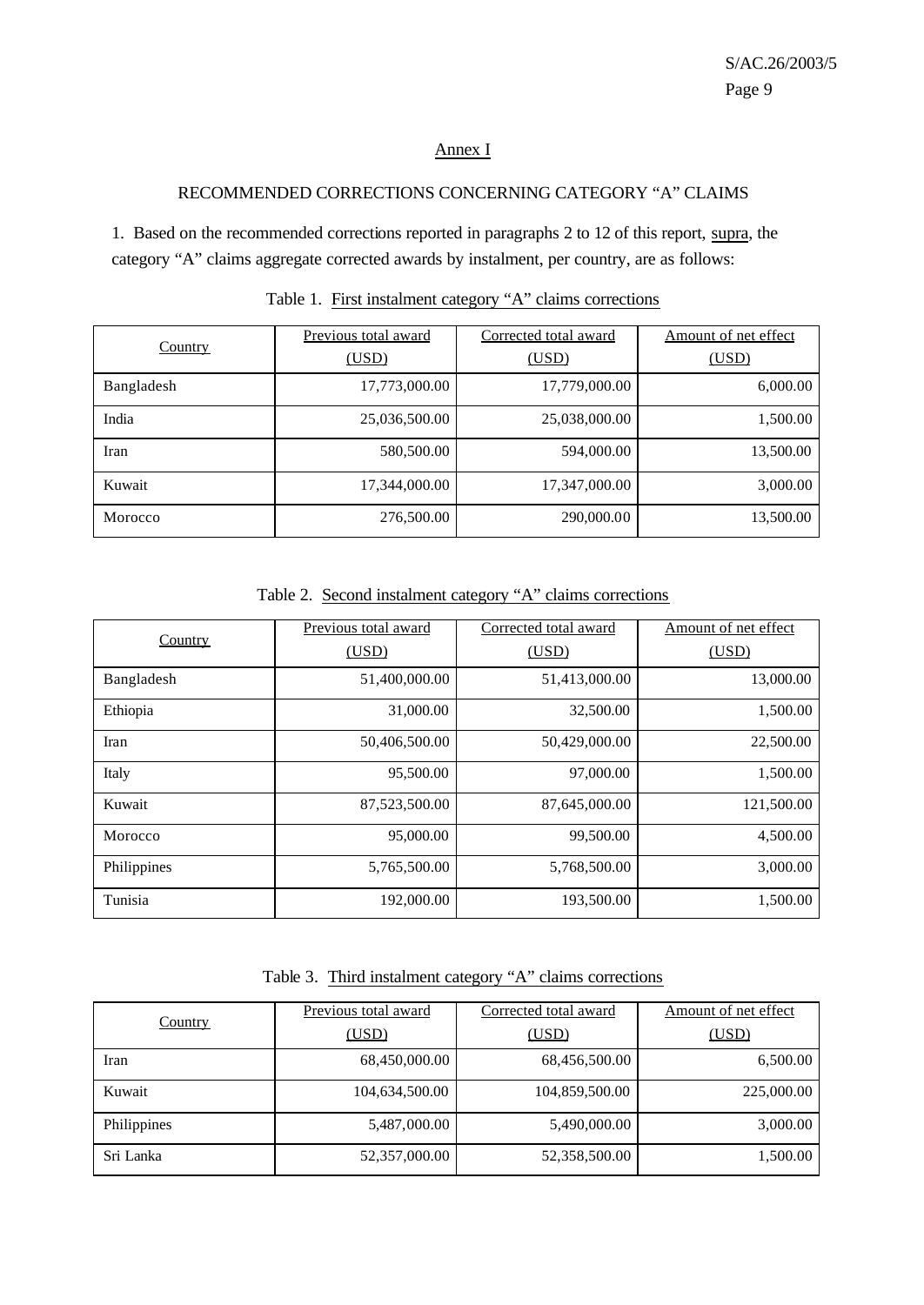| Country              | Previous total award | Corrected total award | Amount of net effect |
|----------------------|----------------------|-----------------------|----------------------|
|                      | (USD)                | (USD)                 | (USD)                |
| Bangladesh           | 52,637,500.00        | 52,649,500.00         | 12,000.00            |
| Ethiopia             | 168,500.00           | 170,000.00            | 1,500.00             |
| India                | 146,242,500.00       | 146,245,500.00        | 3,000.00             |
| Iran                 | 3,515,000.00         | 3,521,000.00          | 6,000.00             |
| Kuwait               | 40,990,500.00        | 41,074,500.00         | 84,000.00            |
| Morocco              | 160,000.00           | 167,500.00            | 7,500.00             |
| Pakistan             | 22,643,500.00        | 22,646,500.00         | 3,000.00             |
| Philippines          | 30,262,500.00        | 30,292,500.00         | 30,000.00            |
| Sri Lanka            | 69,797,000.00        | 69,797,500.00         | 500.00               |
| Syrian Arab Republic | 26,254,000.00        | 26,296,000.00         | 42,000.00            |
| Tunisia              | 314,500.00           | 316,000.00            | 1,500.00             |

Table 4. Fourth instalment category "A" claims corrections

Table 5. Fifth instalment category "A" claims corrections

|                       | Previous total award | Corrected total award | Amount of net effect |
|-----------------------|----------------------|-----------------------|----------------------|
| <b>Country</b>        | (USD)                | (USD)                 | (USD)                |
| Bangladesh            | 52,377,000.00        | 52,401,500.00         | 24,500.00            |
| India                 | 147,514,000.00       | 147,518,500.00        | 4,500.00             |
| Kuwait                | 39,879,000.00        | 39,994,500.00         | 115,500.00           |
| Morocco               | 121,500.00           | 132,000.00            | 10,500.00            |
| Romania               | 3,580,500.00         | 3,582,000.00          | 1,500.00             |
| Serbia and Montenegro | 3,786,500.00         | 3,554,500.00          | (232,000.00)         |
| Syrian Arab Republic  | 26,797,500.00        | 26,841,000.00         | 43,500.00            |
| Thailand              | 10,556,500.00        | 10,558,000.00         | 1,500.00             |
| Turkey                | 6,499,500.00         | 6,506,500.00          | 7,000.00             |
| Yemen                 | 29,087,000.00        | 29,090,000.00         | 3,000.00             |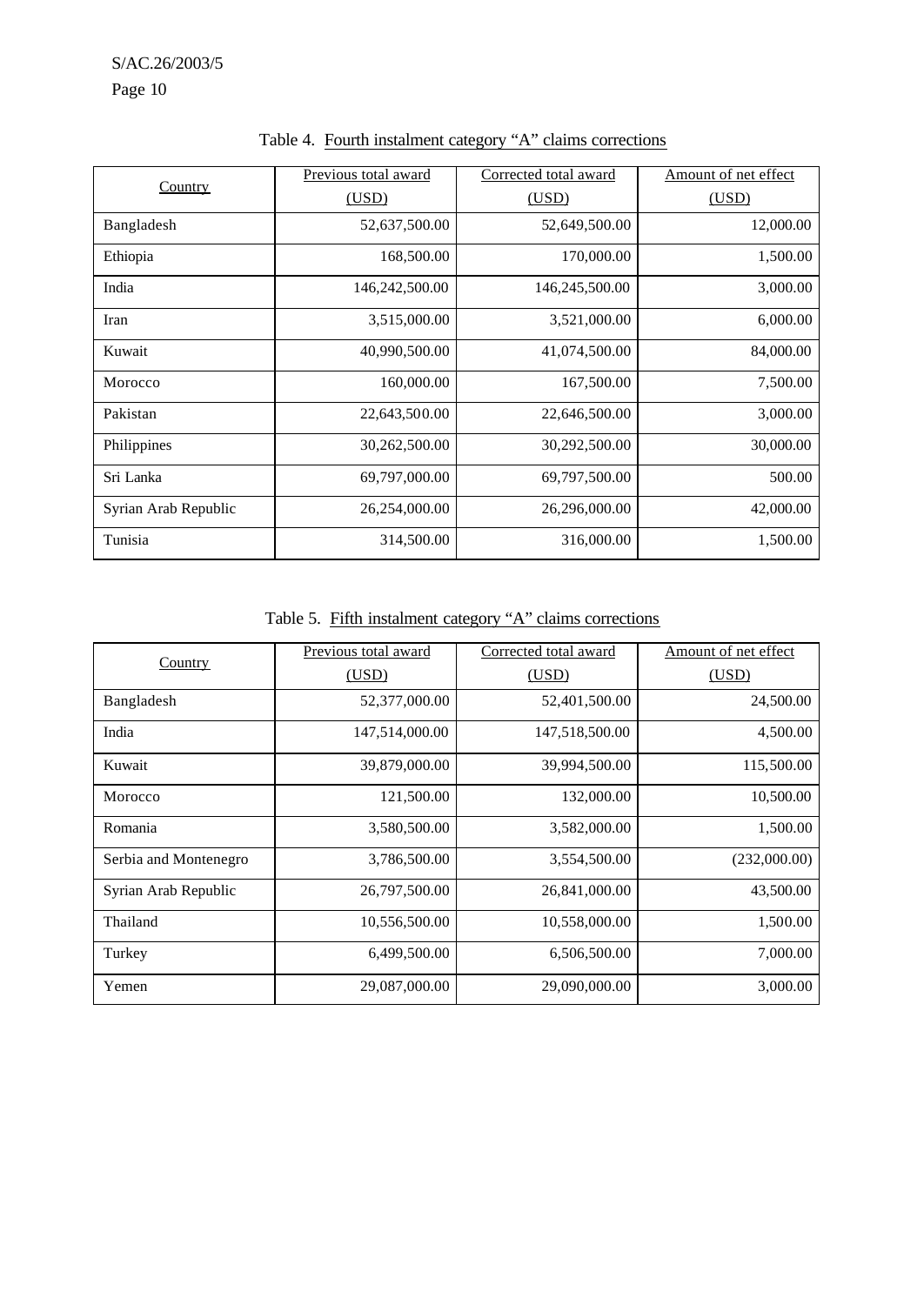|                      | Previous total award | Corrected total award | Amount of net effect |
|----------------------|----------------------|-----------------------|----------------------|
| <b>Country</b>       | (USD)                | (USD)                 | (USD)                |
| Bangladesh           | 65,966,500.00        | 66,299,000.00         | 332,500.00           |
| India                | 17,309,000.00        | 17,378,000.00         | 69,000.00            |
| Iran                 | 5,482,500.00         | 5,485,500.00          | 3,000.00             |
| Kuwait               | 17,143,500.00        | 17,157,000.00         | 13,500.00            |
| Morocco              | 2,785,000.00         | 2,858,500.00          | 73,500.00            |
| Philippines          | 60,786,000.00        | 60,822,000.00         | 36,000.00            |
| Sri Lanka            | 35,567,000.00        | 35,571,000.00         | 4,000.00             |
| Syrian Arab Republic | 5,201,500.00         | 5,208,500.00          | 7,000.00             |
| Tunisia              | 1,824,000.00         | 1,828,500.00          | 4,500.00             |
| Turkey               | 1,559,000.00         | 1,560,500.00          | 1,500.00             |

Table 6. Sixth instalment category "A" claims corrections

2. Based on the above corrections, the revised category "A" claim total recommended awards by instalment are as follows:

| Table 7. Recommended corrected total awards for category "A" claims |  |  |  |  |
|---------------------------------------------------------------------|--|--|--|--|
|                                                                     |  |  |  |  |

| Instalment | Previous total award | Corrected total award | Amount of net effect |  |  |
|------------|----------------------|-----------------------|----------------------|--|--|
|            | (USD)                | (USD)                 | (USD)                |  |  |
| First      | 189,817,000.00       | 189,854,500.00        | 37,500.00            |  |  |
| Second     | 641,375,000.00       | 641,544,000.00        | 169,000.00           |  |  |
| Third      | 531,550,500.00       | 531,786,500.00        | 236,000.00           |  |  |
| Fourth     | 734,450,000.00       | 734,641,000.00        | 191,000.00           |  |  |
| Fifth      | 784,304,000.00       | 784,283,500.00        | (20,500.00)          |  |  |
| Sixth      | 316,285,500.00       | 316,830,000.00        | 544,500.00           |  |  |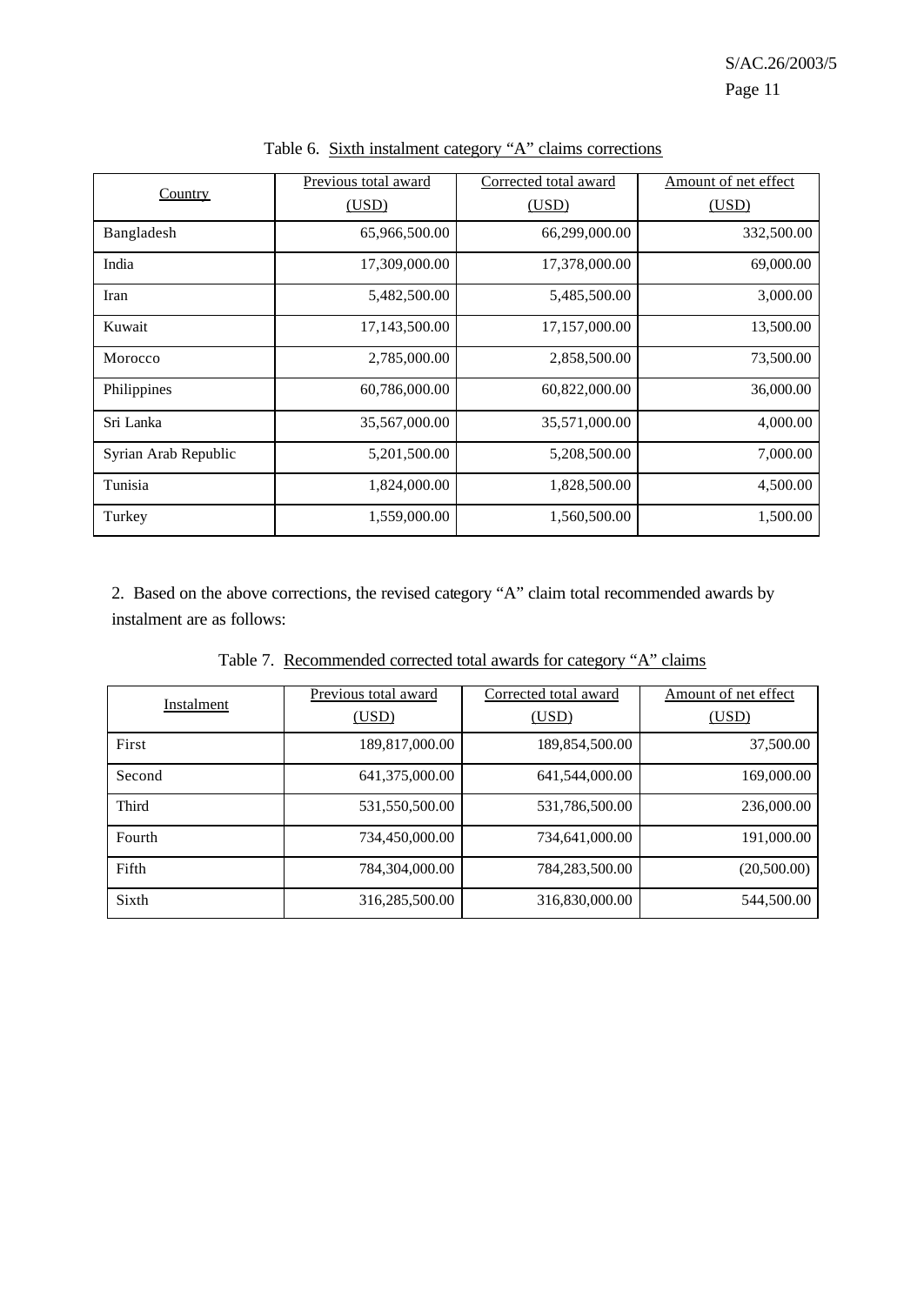# Annex II

# ARTICLE 41 CORRECTIONS TO CLAIMS AWARDS (UP TO THE FORTY-SIXTH SESSION OF THE GOVERNING COUNCIL)

|                                   | Category "A"                            |                                  | Category "B"                            |                                  | Category "C"                            |                                  | Category "D"                            |                                  | Category "E"                            |                                  | Total                                                                       |                                                                                 |
|-----------------------------------|-----------------------------------------|----------------------------------|-----------------------------------------|----------------------------------|-----------------------------------------|----------------------------------|-----------------------------------------|----------------------------------|-----------------------------------------|----------------------------------|-----------------------------------------------------------------------------|---------------------------------------------------------------------------------|
| Report                            | Net correction<br>for category<br>(USD) | Number<br>of claims<br>corrected | Net correction<br>for category<br>(USD) | Number<br>of claims<br>corrected | Net correction<br>for category<br>(USD) | Number<br>of claims<br>corrected | Net correction<br>for category<br>(USD) | Number<br>of claims<br>corrected | Net correction<br>for category<br>(USD) | Number<br>of claims<br>corrected | Net corrections<br>for categories<br>"A", "B", "C",<br>"D' and "E"<br>(USD) | Number of<br>claims corrected<br>in categories<br>"A", "B", "C",<br>"D" and "E" |
| A(6) panel report                 | (6,439,500.00)                          | 2,575                            |                                         | ÷.                               |                                         | ÷,                               |                                         | ٠                                |                                         |                                  | (6,439,500.00)                                                              | 2,575                                                                           |
| $B(2.2)$ panel report             |                                         | $\sim$                           | (12,500.00)                             | 3 <sup>a</sup>                   |                                         | ÷,                               |                                         | ÷,                               |                                         |                                  | (12,500.00)                                                                 | 3 <sup>a</sup>                                                                  |
| B(3) panel report                 |                                         | $\sim$                           | 110,000.00                              | 10 <sup>b</sup>                  |                                         | ÷.                               |                                         | $\sim$                           |                                         |                                  | 110,000.00                                                                  | 10 <sup>b</sup>                                                                 |
| $C(4)$ panel report               |                                         |                                  |                                         | $\overline{\phantom{a}}$         | (1,922.00)                              | 49                               |                                         | ÷,                               |                                         |                                  | (1,922.00)                                                                  | 49                                                                              |
| $C(5)$ panel report               |                                         |                                  | $\overline{\phantom{a}}$                | $\sim$                           | (77,190.00)                             | 6                                |                                         | ٠                                | $\overline{\phantom{a}}$                |                                  | (77,190.00)                                                                 | 6                                                                               |
| $C(6)$ panel report               |                                         | $\overline{\phantom{a}}$         | ÷,                                      | ÷.                               | 72,685.00                               | 15                               |                                         | $\sim$                           | ÷,                                      |                                  | 72,685.00                                                                   | 15                                                                              |
| $D(5)$ panel report               |                                         |                                  |                                         | $\overline{\phantom{a}}$         |                                         | ÷,                               | (2,646.81)                              | $7\phantom{.0}$                  |                                         |                                  | (2,646.81)                                                                  | $7\phantom{.0}$                                                                 |
| $D(7)$ panel report               |                                         |                                  |                                         | ÷.                               |                                         | ٠                                | (38, 836.21)                            | 13                               |                                         |                                  | (38, 836.21)                                                                | 13                                                                              |
| $\overline{D1(9.1)}$ panel report |                                         |                                  |                                         | $\sim$                           |                                         | ÷,                               | 103,532.16                              | $\overline{4}$                   |                                         |                                  | 103,532.16                                                                  | $\overline{4}$                                                                  |
| Special "D" panel report          |                                         | $\sim$                           |                                         | ÷.                               |                                         | ÷.                               | (13, 283, 441.51)                       | 426                              |                                         |                                  | (13,283,441.51)                                                             | 426                                                                             |
| $E3(10)$ panel report             |                                         |                                  | ÷,                                      | ÷.                               |                                         | ÷,                               |                                         | ÷,                               | 325,850.00                              | $\mathbf{1}$                     | 325,850.00                                                                  | $\mathbf{1}$                                                                    |
| E4(3) panel report                |                                         | $\sim$                           | ÷,                                      | $\sim$                           |                                         | ÷,                               |                                         | $\sim$                           | 536,513.00                              | $\overline{3}$                   | 536,513.00                                                                  | 3                                                                               |
| Article $41(1)$ report            | (5,500.00)                              | 10                               | ÷,                                      | $\sim$                           |                                         | ÷,                               |                                         | ÷.                               |                                         |                                  | (5,500.00)                                                                  | 10                                                                              |
| Article 41(2) report              | (49,000.00)                             | 16                               |                                         |                                  |                                         | $\overline{\phantom{a}}$         |                                         | $\overline{\phantom{a}}$         |                                         |                                  | (49,000.00)                                                                 | 16                                                                              |
| Article 41(3) report              | 1,500.00                                | $\overline{4}$                   | ÷,                                      | ÷.                               |                                         | ÷                                |                                         | $\sim$                           | $\overline{\phantom{a}}$                |                                  | 1,500.00                                                                    | $\overline{4}$                                                                  |
| Article 41(4) report              | (83,000.00)                             | 19                               | ÷,                                      | $\blacksquare$                   |                                         | $\overline{\phantom{a}}$         |                                         | ÷,                               |                                         |                                  | (83,000.00)                                                                 | 19                                                                              |
| Article 41(5) report              | (18,500.00)                             | $\mathcal{F}$                    | L,                                      | $\sim$                           |                                         | ÷.                               |                                         | $\sim$                           | $\overline{\phantom{a}}$                | ÷                                | (18,500.00)                                                                 | 5 <sup>5</sup>                                                                  |
| Article 41(6) report              | 15,867,500.00                           | 10,757                           | ÷,                                      | $\overline{\phantom{a}}$         |                                         | $\overline{a}$                   |                                         | $\overline{\phantom{a}}$         |                                         |                                  | 15,867,500.00                                                               | 10,757                                                                          |
| Article 41(7) report              | (6,975,500.00)                          | 3,386                            | $\overline{\phantom{a}}$                | ÷.                               |                                         | ÷                                |                                         | ٠                                | $\overline{\phantom{a}}$                | $\sim$                           | (6,975,500.00)                                                              | 3,386                                                                           |
| Article 41(8) report              | (7,806,000.00)                          | 4,385                            | $\overline{a}$                          | ÷.                               | 70,613,605.05                           | 23,027                           |                                         | $\sim$                           |                                         | $\sim$                           | 62,807,605.05                                                               | 27,412                                                                          |
| Article 41(9) report              | (4,136,500.00)                          | 1,068                            |                                         |                                  | 5,278,141.15                            | 1,727                            |                                         |                                  |                                         |                                  | 1,141,641.15                                                                | 2,795                                                                           |

Page S/AC.26/2003/5 12